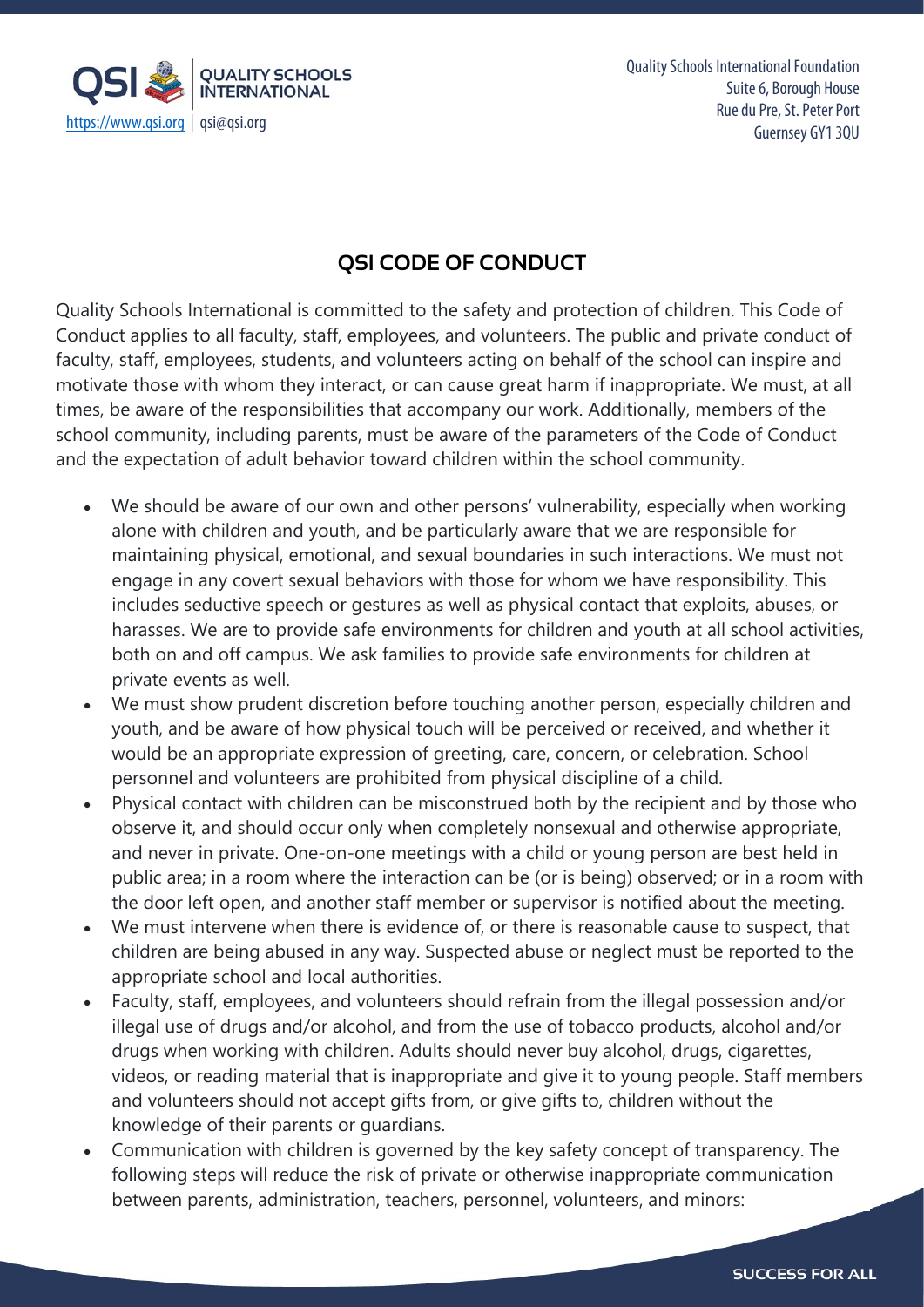

- 1. Communication between school adults (including volunteers) and minors that is outside the role of the professional or volunteer relationship (teacher, coach, host, etc.) is prohibited.
- 2. Where possible, email exchanges between a minor and a person acting on behalf of the school are to be made using a school email address.
- 3. Faculty, staff, and volunteers who use any form of online communications including social media (Facebook, Twitter, etc.) and text messaging to communicate with minors may only do so for activities involving school business.

## **Statement of Acknowledgement of Code of Conduct for Signature**

I promise to follow the rules and guidelines in this Code of Conduct as a condition of my providing services to the children and youth participating in QSI programs.

I will:

- Treat everyone with respect, patience, integrity, courtesy, dignity, and consideration.
- Never be alone with children and/or youth at school activities without another adult being notified.
- Use positive reinforcement rather than criticism, competition, or comparison when working with children and/or youth.
- Maintain appropriate physical boundaries at all times and touch children only in ways that are appropriate, public, and non-sexual.
- Comply with the mandatory reporting regulations of the school by reporting any suspected child abuse or neglect to the Director.
- Cooperate fully in any investigation of abuse or neglect of children and/or youth.
- Protect the child and the child's family by maintaining confidentiality in the case of a report of misconduct, and refusing to share any details about the report with anyone outside of the school's Child Protection Team and relevant authorities.

I will not:

- Touch or speak to a child and/or youth in a sexual or other inappropriate manner.
- Inflict any physical or emotional abuse such as striking, spanking, shaking, slapping, humiliating, ridiculing, threatening, or degrading children and/or youth.
- Smoke or use tobacco products, or possess, or be under the influence of alcohol or illegal drugs at any time while working with children and/or youth.
- Give a child who is not my own a ride alone in a car, without explicit permission from the child's parent/guardian.
- Accepts gifts from or give gifts to children or youth without the knowledge of their parents or guardians.